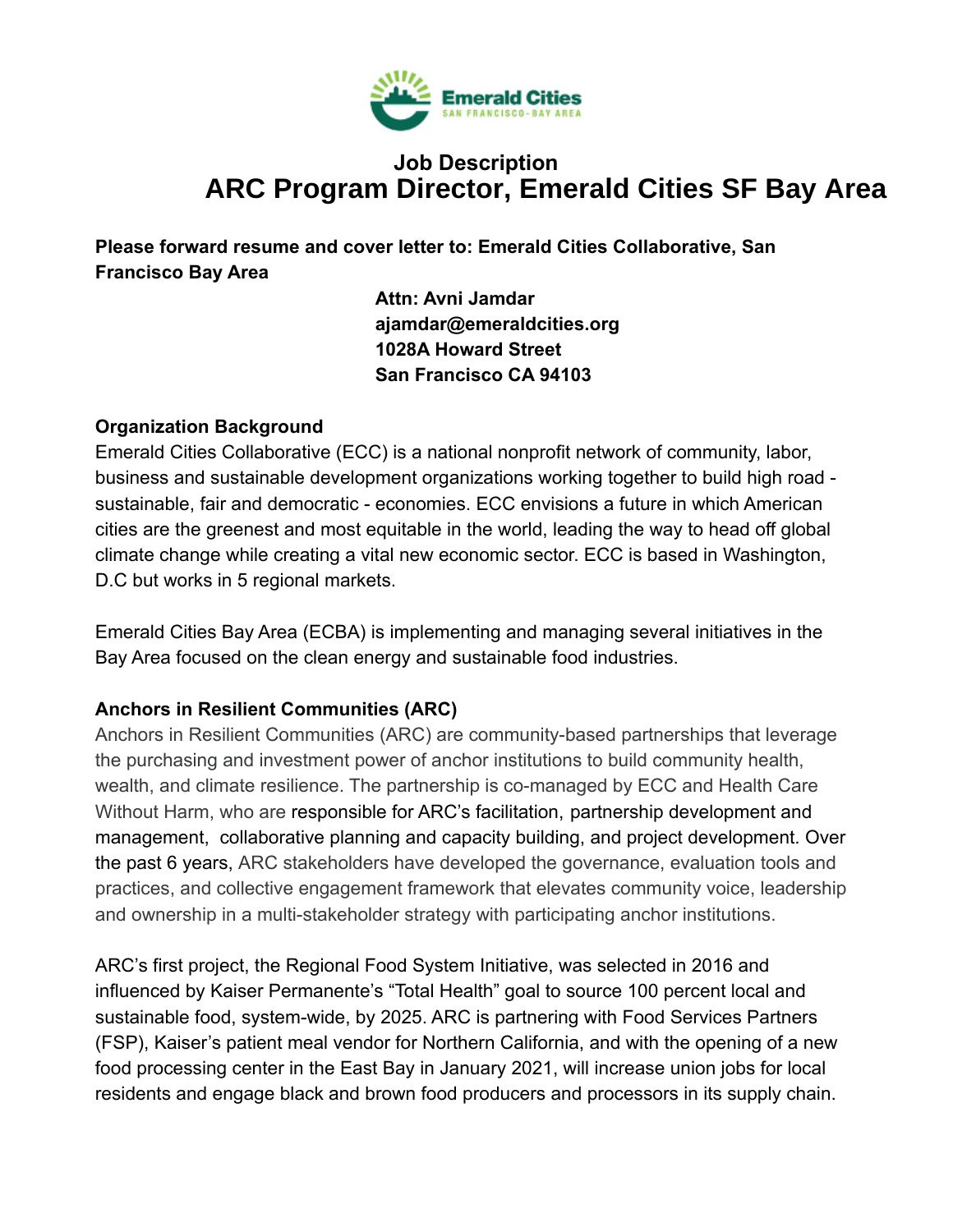

The goal is to ensure that historically underrepresented groups are full participants in emerging green sectors and a strong regional food economy.

You can find more information here: https://anchorsinresilientcommunities.org/

# **Responsibilities**

The ARC Program Director is a leadership position at Emerald Cities Collaborative with primary responsibility for managing the Anchors in Resilience Communities (ARC) program in the San Francisco Bay Area Region, providing support to all the sectors that ARC works in and can expand to, including Regional Food Systems, clean energy (construction and building retrofits) water, food waste, policy, etc. The position will report directly to the EC Bay Area Regional Director.

The Director will co- lead ARC in partnership with Health Care Without Harm (HCWH). The role is to effectively develop and manage the ARC coalition and its programs, its governing body including its steering committee, and project-specific workgroups co-chaired and represented by community partners. The Director will help ensure that local infrastructure investments lead to both job quality and job access, and that there are strong labor and community standards to support this. An important part of the position is to manage and develop the ARC table and the emergent businesses and infrastructure needed for health, wealth and climate resilience in the Bay Area. Experience working with anchor institutions such as educational entities (school districts, large universities and colleges), medical facilities (hospitals, clinics, etc), and or government/municipalities (ports, government departments, airports, etc) is ideal.

# **Program Oversight**

- Direct the ARC program operations, fundraising, communications and oversee all aspects of ARC work in the Bay Area:
- In collaboration with HCWH, engage health and education anchor leaders to expand investments in ARC programs;
- Work closely with the Economic Inclusion Manager to execute current work and program expansion. Expansion includes vetting and planning ARC projects in different non-food-related climate sectors. Sectors included in program expansion are listed below:
- **Build and manage multi-stakeholder partnerships:**
- Provide active leadership, design and implementation of complex projects into work plans with timelines, strategic tasks and budgets.